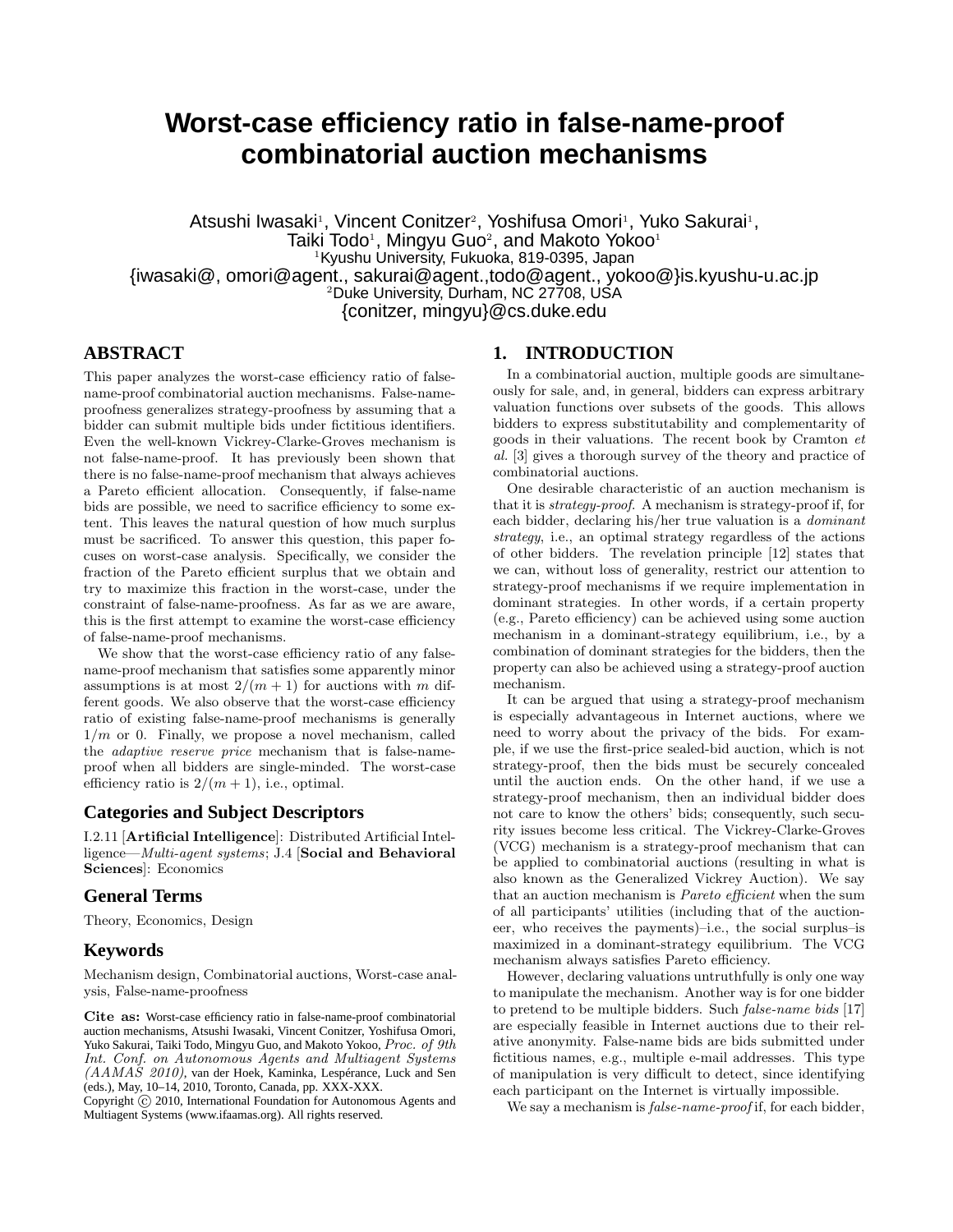declaring his true valuation function using a single identifier is a dominant strategy (even though the bidder can choose to use multiple identifiers). However, the VCG mechanism is not false-name-proof [17]. Hence, it cannot be used to achieve a Pareto efficient allocation if false-name bids are possible. In fact, no false-name-proof mechanism satisfies Pareto efficiency [17]. Therefore, we need to sacrifice efficiency to some extent when false-name bids are possible. This leaves the natural question of how much surplus must be sacrificed. As far as we know, there has not yet been any theoretical analysis of this question.

There are several ways to proceed. One is to take a Bayesian perspective and construct a mechanism that maximizes expected surplus based on the prior distribution from which bidders' private values are drawn. Indeed, combinatorial auctions and similar problems have recently been studied from the Bayesian perspective [6, 4, 10]. However, in this paper, we take a prior-free approach: we focus on worst-case analysis. Specifically, we consider the fraction of the Pareto efficient surplus that we obtain and then we try to maximize this fraction in the worst-case, under the constraint of false-name-proofness.

Worst-case analysis is commonly used in the recent mechanism design literature, especially by computer scientists. Several recent papers focus on maximizing the profit of an auction according to a worst-case competitive analysis (see [13] as an extensive survey). Other work tries to redistribute as much revenue back to the bidders as possible according to a worst-case criterion [7, 11]. The loss of efficiency in network games due to selfish user behavior has been studied in terms of the "price of anarchy [14]" and the "price of stability [1]." Furthermore, Archer, Tardos, Talwar and others [2, 8] study a hiring-a-team problem. Significant insight can be gained from an understanding of worst-case performance. It allows an uninformed or partially informed auctioneer to evaluate the trade-off between an auction based on assumptions about the distribution of bidder valuations (which may or may not be correct), and an auction designed to work as well as possible under unknown and worst-case market conditions.

Let us briefly describe the organization and the main contributions of this paper. First, in Section 2, we formalize combinatorial auctions according to a price-based description called the Price-Oriented, Rationing-Free mechanism [15]. Second, in Section 3, under a mild and reasonable independence of irrelevant good conditions, we show that the worst-case efficiency ratio of any false-name-proof mechanism is at most  $\frac{2}{m+1}$ . This upper bound holds even if we assume that all bidders are single-minded.

Third, in Section 4, we examine the worst-case efficiency ratio of existing false-name-proof mechanisms and show that the worst-case efficiency ratio of a trivial mechanism, called the *Set* mechanism, is  $\frac{1}{m}$ , while it is 0 for other more so-<br>phisticated mechanisms. If we assume that all bidders are single-minded, then a mechanism called the Minimal Bun $die$  (MB) mechanism also achieves the worst-case efficiency ratio  $1/m$ , and it dominates the Set mechanism in terms of efficiency.

Finally, in Section 5, we develop a new mechanism called the *adaptive reserve price*  $(ARP)$  mechanism, which is falsename-proof when all bidders are single-minded, and its worstcase efficiency ratio is  $\frac{2}{m+1}$ . This ratio matches the theoretical upper bound.

## **2. MODEL**

Let  $N = \{0, 1, 2, \ldots, n\}$  be the set of bidders and let  $M = \{g_1, g_2, \ldots, g_m\}$  be the set of goods. Each bidder i has preferences over the bundles  $B \subseteq M$ . We model this by supposing that bidder *i* privately observes a parameter, or signal,  $\theta_i$ , which determines his/her preferences. We refer to  $\theta_i$  as the type of bidder i, which is drawn from  $\Theta$ . We also assume a quasi-linear, private value model with no allocative externalities, i.e, the utility of bidder  $i$  when  $i$  obtains bundle (subset of goods)  $B \subseteq M$  and pays p is assumed to equal  $v(B, \theta_i) - p$ . We assume that  $v(\emptyset, \theta_i) = 0$  and that there is free disposal, i.e.,  $v(B', \theta_i) \ge v(B, \theta_i)$  for all  $B' \supseteq B$ .

In a context where false-name bids are not possible, an auction mechanism is (dominant-strategy) incentive compat $ible$  (or  $strategy$ - $proof$ ) if declaring the true type/valuation is a dominant strategy for each bidder, i.e., an optimal strategy regardless of the actions of other bidders.

In this paper, we extend the traditional definition of incentive compatibility so that it can address false-name manipulations, i.e., we say that an auction mechanism is (dominant strategy) incentive compatible if using a single identifier and declaring the true type under that identifier is a dominant strategy for each bidder. To distinguish between the traditional and extended definitions of incentive compatibility, we refer to the traditional concept as strategy-proofness and to the extended definition as false-name-proofness.

We also restrict our attention to individually rational mechanisms, where no participant suffers any loss in a dominantstrategy equilibrium, i.e., the payment never exceeds the evaluation value of the obtained goods. Moreover, we restrict our attention to deterministic mechanisms, which always obtain the same outcome for the same input.

Under these assumptions, we describe combinatorial auction mechanisms according to a general framework for describing strategy-proof mechanisms called Price-Oriented, Rationing-Free (PORF) mechanisms [15]. By describing a mechanism as a PORF, proving that the mechanism is strategy-proof or false-name-proof becomes much easier. Similar price-based representations have also been presented by others, including [9].

Under a PORF mechanism, each bidder i declares his type  $\tilde{\theta}_i$ , which is not necessarily the true type  $\theta_i$ . For each i and bundle  $B \subseteq M$ , the price  $p(B, \Theta_{-i})$  is defined, where  $\Theta_{-i}$ is a set of declared types other than  $i$ . This price must be determined independently of i's declared type  $\theta_i$ , while it can be dependent on declared types of other bidders. We assume the pricing rule is anonymous, i.e., a single pricing rule is used for all agents and it is defined on the set of other agents' types. Thus, if two agents have exactly the same type, they will face the same prices. We assume  $p(\emptyset, \tilde{\Theta}_{-i}) = 0$  and for any  $B \subseteq B'$ ,  $p(B,\tilde{\Theta}_{-i}) \leq p(B',\tilde{\Theta}_{-i})$  holds.

A PORF mechanism allocates to bidder  $i$  a bundle  $B^*$  so that  $B^* = \arg \max_{B \subseteq M} v(B, \tilde{\theta}_i) - p(B, \tilde{\Theta}_{-i})$ . Bidder *i* pays  $p(B^*, \tilde{\Theta}_{-i})$ . If there exist multiple bundles that maximize i's utility, one of these bundles is allocated.

The pricing rule must be defined so that the allocation satisfies *allocation feasibility*, i.e., for two bidders  $i, j$  and bundles allocated to these bidders  $B_i^*$  and  $B_j^*, B_i^* \cap B_j^* = \emptyset$ holds. This condition guarantees that a PORF mechanism is strategy-proof. The price of bidder  $i$  for each possible bundle is determined independently of i's declared type, and he/she can obtain the bundle that maximizes his/her utility independently of the allocations of other bidders, i.e., the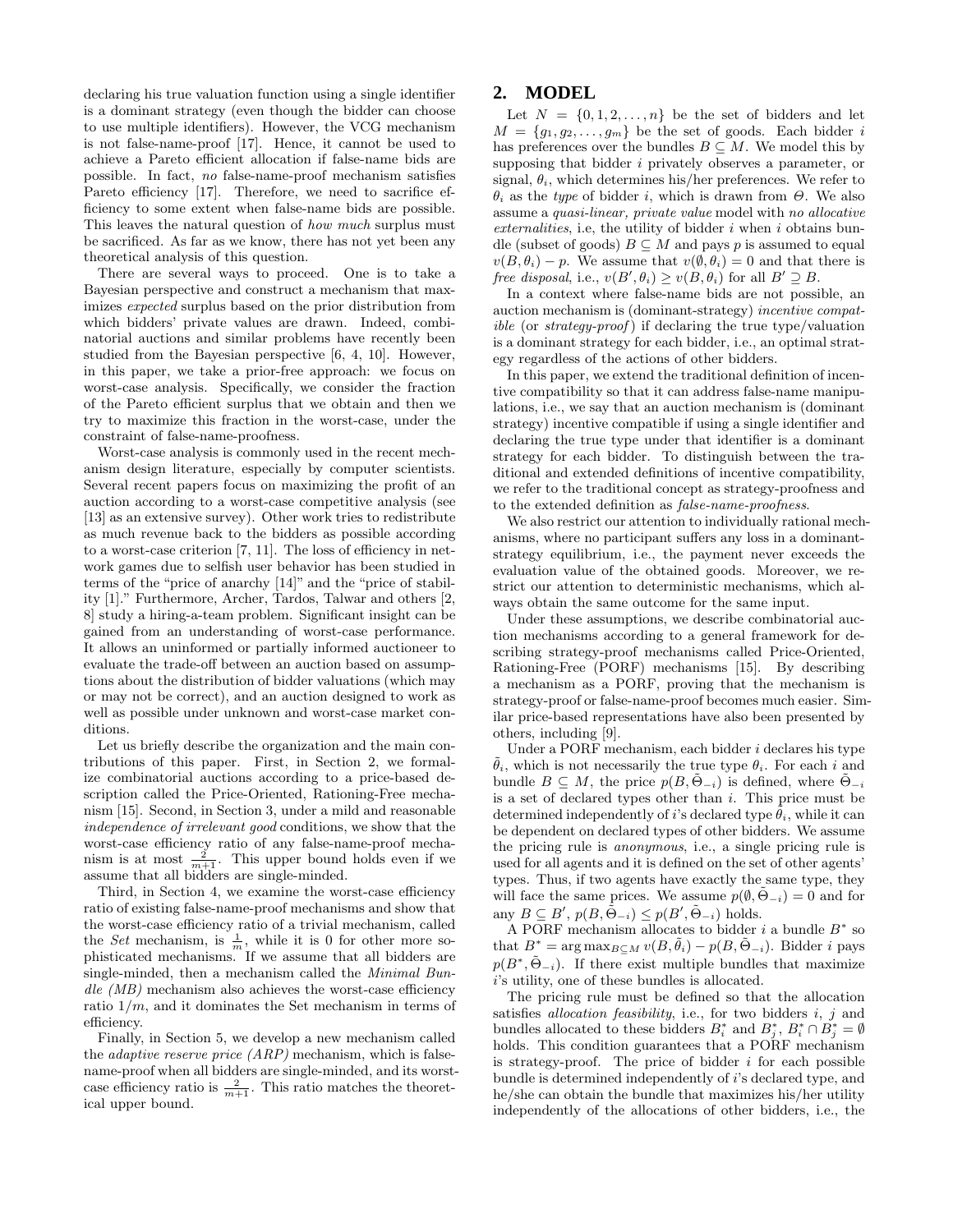mechanism is rationing-free.

Furthermore, we are introducing symmetry for prices across *goods* to the pricing rule. Let us define  $\rho$  as a permutation of goods or types.  $\rho(B)$  is a bundle where the goods in B are renamed.  $\rho(\theta_i)$  is a new type  $\theta'_i$ , where  $v(B, \theta_i) = v(\rho(B), \theta'_i)$ holds for all  $B \subseteq M$ .  $\rho(\tilde{\Theta})$  is a set  $\{\rho(\theta_i)|\theta_i \in \tilde{\Theta}\}\)$ . Now, we are ready to introduce symmetry for prices across goods.

Definition 1 A pricing rule is symmetric across goods if, for all i,  $\rho$ ,  $\Theta$ ,  $B$ ,  $p(B, \Theta_{-i}) = p(\rho(B), \rho(\Theta_{-i}))$ .

This condition means that the names of goods do not affect the prices of goods. Almost all well-known mechanisms, in particular all existing false-name-proof mechanisms, satisfy this condition.

Finally, we introduce the worst-case efficiency ratio. Let  $\tilde{\Theta}$  be a (multi)set of declared types (bids). Let  $s^{\mathcal{M}}(\tilde{\Theta})$  be the social surplus that mechanism  $M$  achieves on this set of bids, and let  $s^*(\tilde{\Theta})$  be the corresponding Pareto efficient social surplus. The ratio of  $M$  is defined as:

$$
\inf_{\tilde{\Theta}} \frac{s^{\mathcal{M}}(\tilde{\Theta})}{s^*(\tilde{\Theta})}.
$$

# **3. UPPER BOUND ON THE WORST-CASE EFFICIENCY RATIO**

This section prove that the worst-case efficiency ratio of any false-name-proof mechanism is at most  $\frac{2}{m+1}$  under an apparently minor condition in false-name-proof combinatorial auction mechanisms with m different goods.

Definition 2 (Independence of irrelevant good (IIG)) Assume bidder i is winning all goods. If we add an additional good that is wanted only by bidder i, and the valuation of i for all goods is larger than or equal to some constant c, then i still wins all goods.

The condition is intuitively reasonable. Accordingly, it is satisfied in almost all well-known mechanisms, in particular in all existing false-name-proof mechanisms, as far as the authors aware. This is true for a mechanism that uses predefined reserve prices, such as the LDS mechanism [16] assuming c is large enough compared to the reserve price.

It should be emphasized that the IIG is different from typical Independence of Irrelevant Alternatives (IIA), which are often quite strong and apply to a wide variety of situations. This condition applies only to very specific situations, and we feel that it is quite mild. Nevertheless, while introducing some technical conditions to characterize a certain class of mechanisms is a common practice in mechanism design, we hope to remove this condition in our future work.

Consider the following situation (Case 1), with  $m$  goods and two bidders with the single-minded valuation functions.

## Case 1

| bidder 0: | c for goods $g_1$ to $g_m$ (all or nothing), |
|-----------|----------------------------------------------|
| bidder 1: | $c - \epsilon$ for good $q_1$ .              |

Lemma 1 Any deterministic, symmetric, strategy-proof mechanism satisfying IIG whose worst-case efficiency ratio is nonzero will allocate all the goods to bidder 0 in Case 1.

PROOF. To prove that the lemma holds for all  $m$ , we use mathematical induction on m.

## *Base case.*

Case 2

| bidder 0: | c for good $q_1$ ,              |
|-----------|---------------------------------|
| bidder 1: | $c - \epsilon$ for good $q_1$ . |

Let us prove that bidder 0 wins in Case 2. To derive a contradiction, let us first assume that the mechanism allocates good  $g_1$  to bidder 1 in Case 2. Consider the following case:

#### Case 3

| bidder 0: | c for good $q_1$ , |
|-----------|--------------------|
| bidder 1: | c for good $q_1$ . |

Since we assume that the mechanism is deterministic, either bidder 0 or 1 must lose. Then, the losing bidder can underdeclare his valuation and make the situation identical to Case 2. This bidder will win the good for at most  $c - \epsilon$  and hence have positive utility. This contradicts the assumption that the mechanism is strategy-proof. Thus, bidder 1 cannot win in a strategy-proof mechanism. Also, since we assume that the worst-case efficiency ratio is non-zero, bidder 0 must win in Case 2. Therefore, the lemma holds for  $m = 1$ .

## *Induction step.*

Let us assume that the lemma holds for  $m = k$ , i.e., the mechanism allocates all goods to bidder 0 in this case. We show that it still allocates all goods to bidder 0 in the case where  $m = k + 1$ :

#### Case 4

| bidder 0: | c for goods $g_1$ to $g_{k+1}$ , |
|-----------|----------------------------------|
| bidder 1: | $c - \epsilon$ for good $q_1$ .  |

By IIG and the induction hypothesis, bidder 0 still wins all goods, since only bidder 0 is interested in good  $k + 1$ .  $\Box$ 

Now, consider Case 5 with m goods and  $n + 1 = m + 1$ bidders.

## Case 5

| bidder 0:                                                        | c for goods $q_1$ to $q_m$ ,    |
|------------------------------------------------------------------|---------------------------------|
| bidder 1:                                                        | $c - \epsilon$ for good $q_1$ , |
| bidder $j$ $(2 \le j \le m)$ : $c/2 - \epsilon$ for good $g_j$ . |                                 |

Lemma 2 Any deterministic, symmetric, false-name-proof mechanism satisfying IIG whose worst-case efficiency ratio is non-zero will allocate all the goods to bidder 0 in Case 5.

PROOF. To prove this lemma, we use mathematical induction on the number of bidders, while keeping  $m$  fixed, that is, we consider the case where some of the last bidders are removed, without removing the corresponding goods.

## *Base case.*

## Case 6

| bidder 0: | c for goods $q_1$ to $q_m$ ,      |
|-----------|-----------------------------------|
| bidder 1: | $c - \epsilon$ for good $q_1$ ,   |
| bidder 2: | $c/2 - \epsilon$ for good $q_2$ . |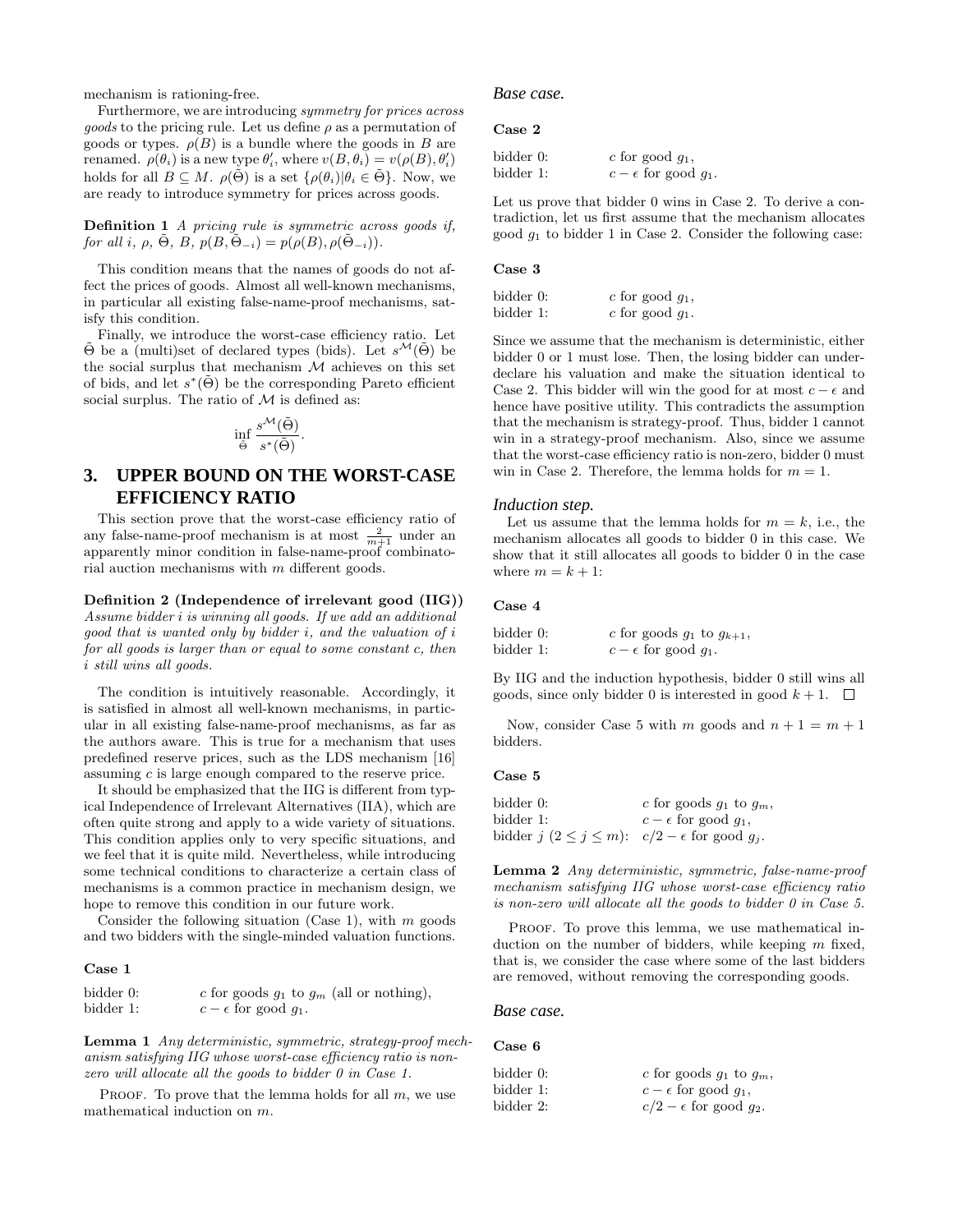

Figure 1: Bids in Case 1, 6, and 7.

First, let us assume that bidder 1 wins and bidder 2 loses. Since false-name-proofness includes strategy-proofness, Lemma 1 holds. Then, in Case 1 where bidder 1 is losing, bidder 1 has an incentive to use a false-name and make the situation identical to Case 6, i.e., bidder 1, who obtains no good in Case 1, can obtain good  $g_1$  for at most  $c - \epsilon$  in this way (Figure 1 (a)). This contradicts the assumption that the mechanism is false-name-proof.

Now, let us assume that bidder 2 wins in Case 6. Consider the following case:

#### Case 7

| bidder 0: | c for goods $g_1$ to $g_m$ ,    |
|-----------|---------------------------------|
| bidder 1: | $c - \epsilon$ for good $q_1$ , |
| bidder 2: | $c - \epsilon$ for good $q_2$ . |

In Case 7, bidder 2 must win at a price of at most  $c/2$  −  $\epsilon$ ; otherwise, he has an incentive to under-bid to  $c/2 - \epsilon$ , making the situation identical to Case 6 (Figure 1 (b)). Let us consider permutation  $\rho$ , which exchanges the names of  $g_1$  and  $g_2$  while other names remain unchanged. In this situation,  $\rho(\theta_2) = \theta_1$ ,  $\rho(\theta_0) = \theta_0$ , and  $\rho(\lbrace g_1 \rbrace) = \lbrace g_2 \rbrace$  hold. From the symmetric pricing rule across goods in Definition 1,

$$
p(\lbrace g_1 \rbrace, \lbrace \theta_0, \theta_2 \rbrace) = p(\rho(\lbrace g_1 \rbrace), \rho(\lbrace \theta_0, \theta_2 \rbrace))
$$
  
=  $p(\lbrace g_2 \rbrace, \lbrace \theta_0, \theta_1 \rbrace) \leq c/2 - \epsilon$ .

Thus, bidder 1 also wins and his payment is at most  $c/2 - \epsilon$ .

But then, in Case 1, where bidder 1 is losing from Lemma 1 by false-name bidding, he can make the situation identical to Case 7, thereby winning goods  $g_1$  and  $g_2$  and paying at most  $2(c/2 - \epsilon)$  (Figure 1 (c)). Thus, for bidder 1, using a falsename manipulation is profitable, since his utility increases from 0 to at least  $c - \epsilon - 2(c/2 - \epsilon) = \epsilon$ . This contradicts the assumption that the mechanism is false-name-proof.

Thus, neither bidder 1 nor bidder 2 is a winner in Case 6. Since we assume the worst-case efficiency ratio is non-zero, bidder 0 must win. Therefore, the lemma holds for  $n = 2$ .

## *Induction step.*

Let us assume that the lemma holds for  $n = k$ , i.e., the mechanism allocates m goods to bidder 0 in Case 8.

Figure 2: Bids in Case 8, 9, and 10.

#### Case 8

| bidder 0:                        | c for goods $g_1$ to $g_m$ ,      |
|----------------------------------|-----------------------------------|
| bidder 1:                        | $c - \epsilon$ for good $q_1$ ,   |
| bidder $j$ $(2 \leq j \leq k)$ : | $c/2 - \epsilon$ for good $q_i$ . |

Then, we show that it still allocates  $m$  goods to bidder  $0$ in the following case with  $n = k + 1$  (Case 9).

#### Case 9

| bidder 0:                                                          | c for goods $g_1$ to $g_m$ ,    |
|--------------------------------------------------------------------|---------------------------------|
| bidder 1:                                                          | $c - \epsilon$ for good $q_1$ , |
| bidder $j$ $(2 \le j \le k+1)$ : $c/2 - \epsilon$ for good $g_j$ . |                                 |

First, assume that bidder 1 wins, but none of the bidders from 2 to  $k + 1$  win. Then, in Case 8, bidder 1 has an incentive to use a false-name-bid and make the situation identical to Case 9 (Figure 2 (a)). Thus, it is impossible for the mechanism to choose only bidder 1 as the winner. Second, if bidder 0 never becomes the winner, from the nonzero efficiency assumption, at least one of the bidders from 2 to k+1 wins. Thus, w.l.o.g., we assume that bidder  $k + 1$ wins. Then, consider the following case:

#### Case 10

| bidder 0:                        | c for goods $g_1$ to $g_m$ ,        |
|----------------------------------|-------------------------------------|
| bidder 1:                        | $c - \epsilon$ for good $q_1$ ,     |
| bidder $j$ $(2 \leq j \leq k)$ : | $c/2 - \epsilon$ for good $q_i$ ,   |
| bidder $k+1$ :                   | $c - \epsilon$ for good $g_{k+1}$ . |

In Case 10, bidder  $k+1$  must win and his payment must be at most  $c/2 - \epsilon$ ; otherwise, he has an incentive to under-bid to  $c/2 - \epsilon$ , making the situation identical to Case 9 (Figure 2 (b)). Let us consider permutation  $\rho$ , which exchanges the names of  $q_1$  and  $q_{k+1}$  while other names remain unchanged. Then, in this situation,  $\rho(\theta_{k+1}) = \theta_1$ ,  $\rho(\theta_i) = \theta_i$ for  $i = 0, 2, ..., k$ , and  $\rho({g_1}) = {g_{k+1}}$  hold. From the symmetric pricing rule across goods in Definition 1,

$$
p(\lbrace g_1 \rbrace, \lbrace \theta_0, \theta_2, \ldots, \theta_{k+1} \rbrace) = p(\rho(\lbrace g_1 \rbrace), \rho(\lbrace \theta_0, \theta_2, \ldots, \theta_{k+1} \rbrace))
$$
  
=  $p(\lbrace g_{k+1} \rbrace, \lbrace \theta_0, \theta_1, \ldots, \theta_k \rbrace) \le c/2 - \epsilon$ .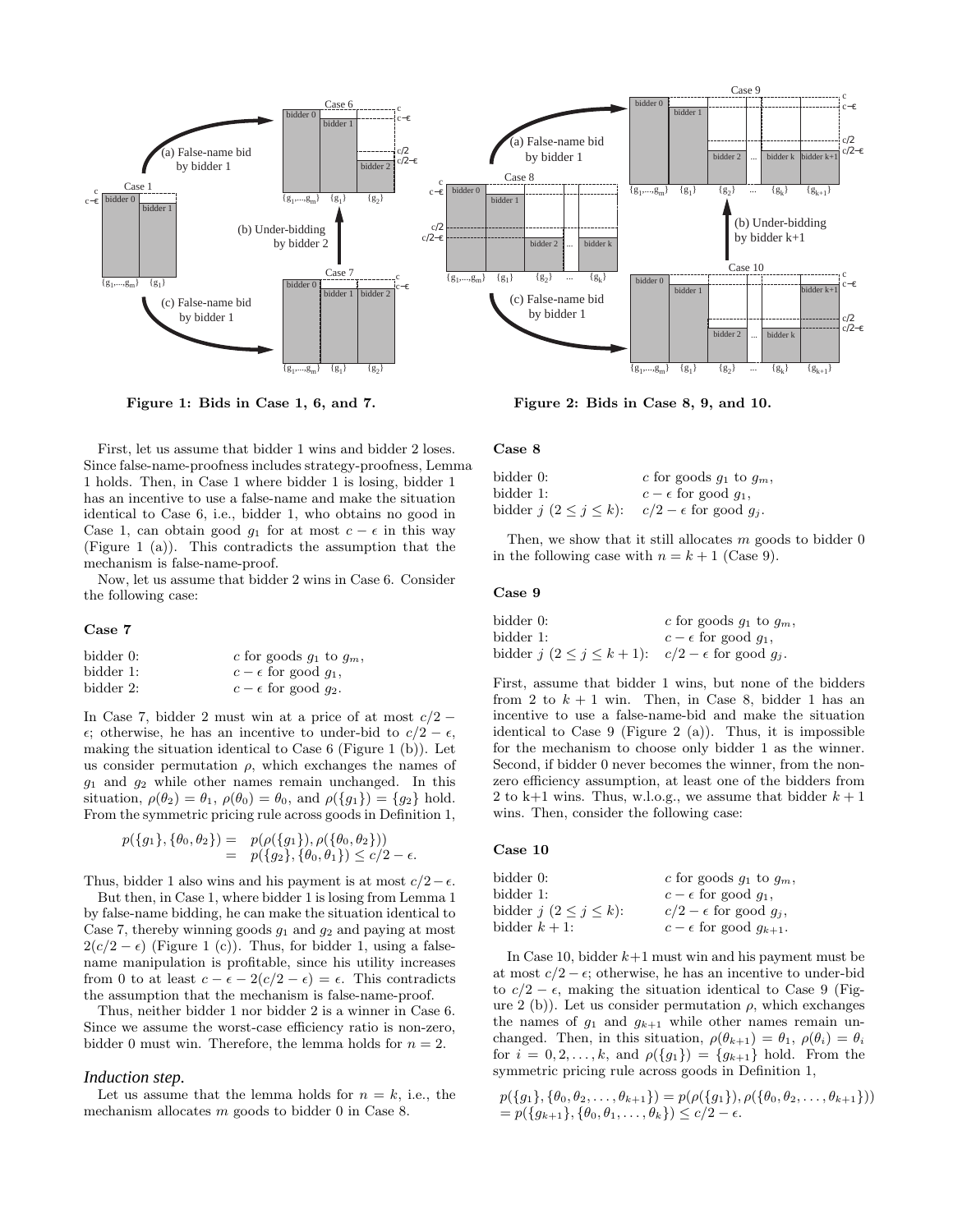Thus, bidder 1 also wins and his payment is at most  $c/2-\epsilon$ .

However, in Case 8, bidder 1 can submit a false-name bid as bidder  $k + 1$  and make the situation identical to Case 10 (Figure 2 (c)). Then, bidder 1 obtains goods  $q_1$ and  $q_{k+1}$ , pays at most  $2(c/2 - \epsilon)$ , and his utility is at least  $c - \epsilon - 2(c/2 - \epsilon) = \epsilon > 0$ . Thus, using a false-name-bid is profitable for bidder 1. This contradicts the assumption that the mechanism is false-name-proof. It follows that none of the bidders from 2 to  $k + 1$  can win in Case 9. Since the mechanism has a non-zero worst-case efficiency ratio, bidder 0 must win.  $\square$ 

Theorem 1 For any deterministic, symmetric, false-nameproof mechanism satisfying IIG with m goods and  $n + 1$  ( $\geq$  $m + 1$ ) bidders, the worst-case efficiency ratio is at most  $\frac{2}{m+1}$ . This is true even if we assume all bidders are singleminded.

PROOF. From Lemma 2, in Case 5, any such mechanism allocates all of the goods to bidder 0 unless its ratio is 0 (the proof of Lemma 2 only uses single-minded bids). Thus, the social surplus is c, while the Pareto efficient social surplus is  $(c - \epsilon) + (m - 1)(c/2 - \epsilon)$ . As a result, the worst-case efficiency ratio is at most  $\frac{2}{m+1}$ .

# **4. EXISTING FALSE-NAME-PROOF MECH-ANISMS**

This section examines the worst-case efficiency ratios of three existing false-name-proof mechanisms. First, the Set mechanism is one of the simplest false-name-proof ones. It allocates all goods to a single bidder, namely, the bidder with the largest valuation for the grand bundle of all goods. Effectively, it sells the grand bundle as a single good, in a Vickrey/second-price auction.

Theorem 2 For Set with m different goods, the worst-case efficiency ratio is  $\frac{1}{m}$ . This is true even if we assume all bidders are single-minded.<sup>1</sup>

PROOF. First, we show that the worst-case efficiency ratio is at least  $\frac{1}{m}$ . Let  $v^{max}$  be the highest valuation for the grand bundle (and hence, by free disposal, for any bundle); this is the efficiency obtained by Set. In any allocation, there can be at most m winners, and each winner can have a valuation of at most  $v^{max}$ , hence no allocation has efficiency greater than  $mv^{max}$ .

Let us prove that the ratio is at most  $\frac{1}{m}$ . Suppose that bidder 0 values c on the bundle of all goods, whereas bidder  $j \in [1, m]$  value  $c - \epsilon$  on only  $g_j$ . Set allocates all goods to bidder 0, obtaining an efficiency of c even though  $m(c - \epsilon)$ is possible. Thus, the ratio is arbitrarily close to  $\frac{1}{m}$ . This is true even if we assume all bidders are single-minded.  $\square$ 

Second, the Minimal Bundle (MB) [15] mechanism can be thought of as a modified version of Set. To describe this mechanism, let us first introduce a minimal bundle. A bundle B is called *minimal* for bidder i if for all  $B' \subseteq B$ ,  $v(B', \theta_i) < v(B, \theta_i)$  holds. Instead of allocating all goods M to bidder  $i$  who has the highest valuation, we first allocate

 $B \subseteq M$  to *i*, where B is a minimal bundle of *i*. Then, we allocate  $B' \subseteq M \setminus B$  to another bidder j who has the highest remaining valuation, where  $B'$  is a minimal bundle of j, and so on. The payment for an allocated bundle  $B$  is equal to the highest valuation of another bidder for a bundle that is minimal and conflicting with  $B$ . For a single-minded bidder, the minimal bundle for him/her is uniquely determined.

Theorem 3 For MB with m different goods, the worst-case efficiency ratio is  $\frac{1}{m}$  if we assume that all bidders are single-<br>minded. In general, the worst-case efficiency ratio is 0.

PROOF. If all bidders are single-minded, then the obtained social surplus of MB always dominates that of Set. This is because the winner of Set is always included in the winners of MB. Thus, the ratio is at least  $1/m$ . Also, in the situation of Theorem 2, the outcomes of Set and MB are identical. Thus, the ratio is  $\frac{1}{m}$ .

For the general case, i.e., bidders who are not necessarily single-minded, suppose that bidder 1 values 1 on  $g_1$ ,  $2\epsilon$  on g<sub>2</sub>, and 1 on the both goods, whereas bidder 2 values  $1 - \epsilon$ on only  $g_1$ . The Pareto efficient allocation gives  $g_2$  to bidder 1 and  $g_1$  to bidder 2; the social surplus is  $1+\epsilon$ . MB can give bidder 1 either  $g_1$  or  $g_2$ . The prices for  $g_1$  and  $g_2$  are  $1 - \epsilon$ and 0, respectively. For bidder 1, obtaining  $q_2$  is better and  $g_1$  remains unsold, and the social surplus is  $2\epsilon$ . Thus, the ratio is  $2\epsilon/(1+\epsilon)$ , which is arbitrarily close to 0.  $\Box$ 

Finally, let us examine the Leveled Division Set (LDS) mechanism [16]. Since it is quite complicated and we focus on the worst-case efficiency ratio, let us just note that it must predetermine the reserve prices for each single good. For two goods  $g_1$  and  $g_2$ , if both  $r_{\{g_1\}}$  and  $r_{\{g_2\}}$  are 0, LDS is identical to Set. So, we assume either  $r_{\{g_1\}}$  or  $r_{\{g_2\}}$  is non-zero and derive the worst-case efficiency ratio.

Theorem 4 For LDS with m different goods, where at least one reserve price is non-zero, the worst-case efficiency ratio is zero. This is true even if we assume all bidders are singleminded.

PROOF. Let us assume, w.l.o.g., that the reserve price  $r_{\{g_1\}}$  for good  $g_1$  is positive. If there exists only one bidder i, whose valuation for  $g_1$  is  $r_{\{g_1\}} - \epsilon$ , then LDS allocates no good, resulting in a social surplus of 0, while the Pareto efficient allocation allocates  $g_1$  to bidder *i*, resulting in a social surplus of  $r_{\{g_1\}} - \epsilon$ . Thus, the ratio is 0. This is true even if we assume all bidders are single-minded.  $\square$ 

# **5. AN ADAPTIVE RESERVE PRICE MECH-ANISM**

This section introduces a new mechanism that we call the Adaptive Reserve Price (ARP) mechanism for single-minded bidders.

Consider an auction with m goods,  $g_1, \ldots, g_m$ . Let us assume that all bidders are single-minded. A bidder is allowed to bid on either the bundle of all goods or an individual good. If a bidder bids on a bundle of at least two goods, it is treated as a bid on all goods. First, let us precisely define the ARP mechanism as a PORF mechanism. Let us denote the highest bids for each bundle/good other than bidder  $i$  as  $v_{\{g_1,\ldots,g_m\}}^{-i}, v_{\{g_1\}}^{-i}, \ldots, v_{\{g_m\}}^{-i}.$  Then, let us denote the good that has the k-th highest bid among  $g_1, \ldots, g_m$  as  $g_{(k)}$ , i.e., we assume  $v_{g_{(1)}}^{-i} \geq ... \geq v_{g_{(m)}}^{-i}$  holds.

 $^1$ Dobzinski and Nisan $\left[ 5\right]$  discuss maximal-in-range mechanisms, which include Set as a special case, though it does not directly discuss the worst-case efficiency ratio for this special case.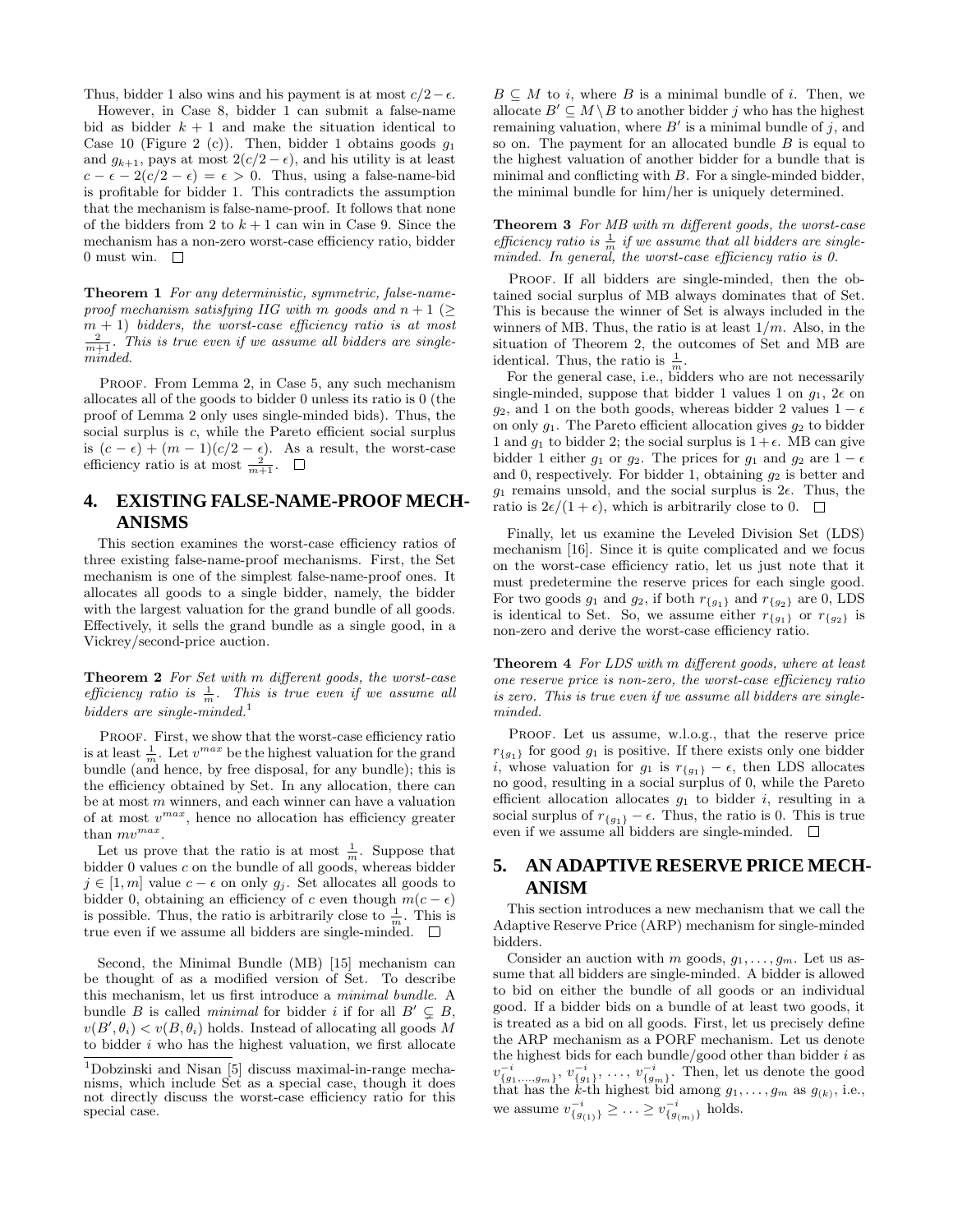ARP first determines prices of bundles as follows:

 $p({g_1, \ldots, g_m}, \Theta_{-i}) = \max(v_{g_1, \ldots, g_m}^{-i}, v_{g_{g_{(1)}}}^{-i}, 2v_{g_{g_{(2)}}}^{-i}).$ 

$$
p(\{g_{(1)}\},\Theta_{-i}) = \left\{ \begin{array}{cl} \max(v_{\{g_{(1)}\}}^{-i},v_{\{g_{1},\ldots,g_{m}\}}^{-i}/2) \\ \text { if } v_{\{g_{1},\ldots,g_{m}\}}^{-i} < 2v_{\{g_{(2)}\}}^{-i}, \\ \max(v_{\{g_{(1)}\}}^{-i},v_{\{g_{1},\ldots,g_{m}\}}^{-i}) \\ \text { otherwise. } \end{array} \right.
$$

$$
\forall k \in [2, m], p(\{g_{(k)}\}, \Theta_{-i}) = \begin{cases} \max(v_{\{g_{(2)}\}}^{-i}, v_{\{g_1, \dots, g_m\}}^{-i}/2) \\ \text{if } v_{\{g_1, \dots, g_m\}}^{-i} < 2v_{\{g_{(1)}\}}^{-i}, \\ \max(v_{\{g_{(1)}\}}^{-i}, v_{\{g_1, \dots, g_m\}}^{-i}) \\ \text{otherwise.} \end{cases}
$$

Then, for bidder  $i$ , a bundle  $B^*$  is allocated, which is defined by  $B^* = \arg \max_{B \subseteq M} v(B, \tilde{\theta}_i) - p(B, \tilde{\Theta}_{-i}).$  Bidder i obtaining bundle  $B^*$  pays  $p(B^*, \tilde{\Theta}_{-i})$ .

If there exist multiple bundles that maximize  $i$ 's utility, ARP allocates one of these bundles. Since each agent is single-minded, this occurs only when an agent is indifferent between obtaining his desired bundle and obtaining nothing (an empty bundle). If this is the case, we assume ARP chooses one possible allocation that satisfies allocation feasibility. In particular, whenever an allocation for two bidders is possible, ARP chooses that allocation, i.e., there are at most two winners.

Next, we show a more informal description of the ARP mechanism. Let us denote the highest bids for each bundle/good as  $v_{\{g_1,...,g_m\}}^*$ ,  $v_{\{g_1\}}^*$ , ...,  $v_{\{g_m\}}^*$  and w.l.o.g., assume  $v_{\{g_1\}}^* \geq, \ldots, \geq v_{\{g_m\}}^*$ . Also, let us assume  $v_{\{g_1,\ldots,g_m\}}^*$ ,  $v_{\{g_1\}}^*, \ldots, v_{\{g_m\}}^*$  are submitted by bidder  $0, 1, \ldots, m$ , respectively. Then, in ARP, if  $v_{\{g_1,...,g_m\}}^* \geq 2v_{\{g_2\}}^*$ , all goods are allocated to bidder 0. Otherwise,  $g_1$  is allocated to bidder 1 and  $g_2$  is allocated to bidder 2. No other goods are then allocated.

Now, let us describe the basic idea of ARP. Set and MB choose as winners the bidders with the highest bids on bundles without considering how many goods are in those bundles. In these, the worst-case efficiency ratio is no more than  $1/m$ , as shown in Theorems 2 and 3. On the other hand, LDS can choose a bidder who demands a small bundle, even if he does not submit the highest bid, by using reserve prices. However, because the reserve prices are fixed, the ratio is zero, as shown in Theorem 4. The basic idea of ARP is to base the reserve prices on the (other bidders') declared bids. The reserve price on the set of all goods is  $2v_{g_2}^*$ , which is obtained by doubling the second highest bid among ones for each single good. The reserve prices on good  $g_1$  and  $g_2$  are  $v_{\{g_1,\ldots,g_m\}}^*(\overline{2})$ .<br>The following three examples illustrate how ARP works.

Example 1 Let us consider an auction with three bidders, 0, 1, and 2, and two goods,  $g_1$  and  $g_2$ . The bidders have the following valuations:

| bidder 0: | 5 for goods $\{g_1, g_2\},\$ |  |
|-----------|------------------------------|--|
| bidder 1: | 4 for good $q_1$ ,           |  |
| bidder 2: | 3 for good $q_2$ .           |  |

In VCG, bidder 1 and 2 buy  $g_1$  and  $g_2$  at 2 and 1, while in MB, bidder 0 buys both goods at 4. In ARP, the price for bidder 0 to buy both goods is

$$
\max(v_{\{g_1,\ldots,g_m\}}^{-0},v_{\{g_{(1)}\}}^{-0},2v_{\{g_{(2)}\}}^{-0})=\max(0,4,6)=6.
$$

Since his utility when obtaining all goods is negative, he buys nothing. On the other hand, since  $v_{\{g_1,\dots,g_m\}}^{-1} = 5$  is smaller than  $2v_{\{g_{(2)}\}}^{-1} = 6$ , the price for bidder 1 to buy  $g_1$  is  $\max(v_{\{g_1\}}^{-1}, v_{\{g_1,\ldots,g_m\}}^{-1}/2) = \max(0, 2.5) = 2.5.$ 

Since his utility when obtaining  $g_1$  is positive, he buys  $g_1$ at 2.5. Similarly, bidder 2 buys  $g_2$  at 2.5. In this case, ARP achieves the Pareto efficient allocation. Even if bidder 1 and 2 are false-name bids by a single bidder whose valuation for both goods is 7, using false-name bids does not increase his utility, since the total payment does not change.

Example 2 There are three bidders and two goods.

| bidder 0: | 5 for goods $\{g_1, g_2\},\$ |
|-----------|------------------------------|
| bidder 1: | 4 for good $q_1$ ,           |
| bidder 2: | 2 for good $q_2$ .           |

In VCG and MB, the winners are the same as in Example 1. In ARP, the price for bidder 0 to buy both goods is  $max(0, 4, 4) = 4$ . Since his utility when obtaining them is positive, he buys both goods. In VCG, if bidder 1 and 2 are false-name bids of a single bidder whose valuation for both goods is 6, submitting false-name bids benefits that bidder because his payment decreases from 5 to  $3+1=4$ . In ARP, submitting false-name bids does not help the bidder because he does not win any good.

Example 3 There are three bidders and two goods.

| bidder 0: | 5 for goods $\{g_1, g_2\},\$ |
|-----------|------------------------------|
| bidder 1: | 6 for good $q_1$ ,           |
| bidder 2: | 2 for good $q_2$ .           |

In VCG, bidder 1 and 2 buy  $g_1$  at 3 and  $g_2$  at 0, while in MB, bidder 1 buys  $g_1$  at 5. In ARP, since  $v_{\{g_1,\ldots,g_m\}}^{-1} =$ 5 is greater than  $2v_{\{g_{(2)}\}}^{-1} = 4$ , the price for bidder 1 to buy  $g_1$  is  $\max(v_{\{g_1\}}^{-1}, v_{\{g_1,\ldots,g_m\}}^{-1}) = \max(0, 5) = 5$ . Thus, he buys  $g_1$  at 5. On the other hand, the price for bidder 2 to buy  $g_2$  is  $\max(v_{\{g_1\}}^{-2}, v_{\{g_1,\ldots,g_m\}}^{-2}) = \max(6, 5) = 6$ . Thus, he buys nothing. In this case, only  $g_1$  is allocated. In VCG, if bidder 1 and 2 are actually false-name bids of a single bidder whose valuation for both goods is 7, the bidder can decrease his payment from 5 to  $3 + 0 = 3$ . Meanwhile, in ARP, submitting false-name bids does not decrease his payment and he wins only  $q_1$ .

We now show the key properties of ARP for single-minded bidders.

Theorem 5 ARP with m different goods satisfies allocation feasibility for single-minded bidders.

PROOF. Let us assume bidders  $0, 1, \ldots, m$  submit  $v_{\{g_1,\ldots,g_m\}}^*$ ,  $v_{\{g_1\}}^*$ , ...,  $v_{\{g_m\}}^*$ , respectively. For bidders other than these, it is clear that they cannot obtain any positive utility. Thus, to show allocation feasibility, it suffices to show that if bidder 0 wants  $\{g_1, \ldots, g_m\}$ , then no other bidder  $1, \ldots, m$  can obtain positive utilities.

Assume that bidder 0's utility is positive when he obtains  ${g_1, \ldots, g_m}$ . For each  $1 \leq k \leq m$ ,  $v_{g_{\{(k)\}}}^{-0} = v_{\{g_k\}}^*$  holds. From the definition of ARP, we obtain

 $\overline{v}$ 

$$
\begin{array}{rcl}\n\text{*}_{\{g_1,\ldots,g_m\}} & > & p(\{g_1,\ldots,g_m\},\Theta_{-0}), \\
& = & \max(v_{\{g_1,\ldots,g_m\}}^{-0},v_{\{g_{(1)}\}}^{-0},2v_{\{g_{(2)}\}}^{-0}) \\
& = & \max(v_{\{g_1,\ldots,g_m\}}^{-0},v_{\{g_1\}},2v_{\{g_2\}}^+).\n\end{array}
$$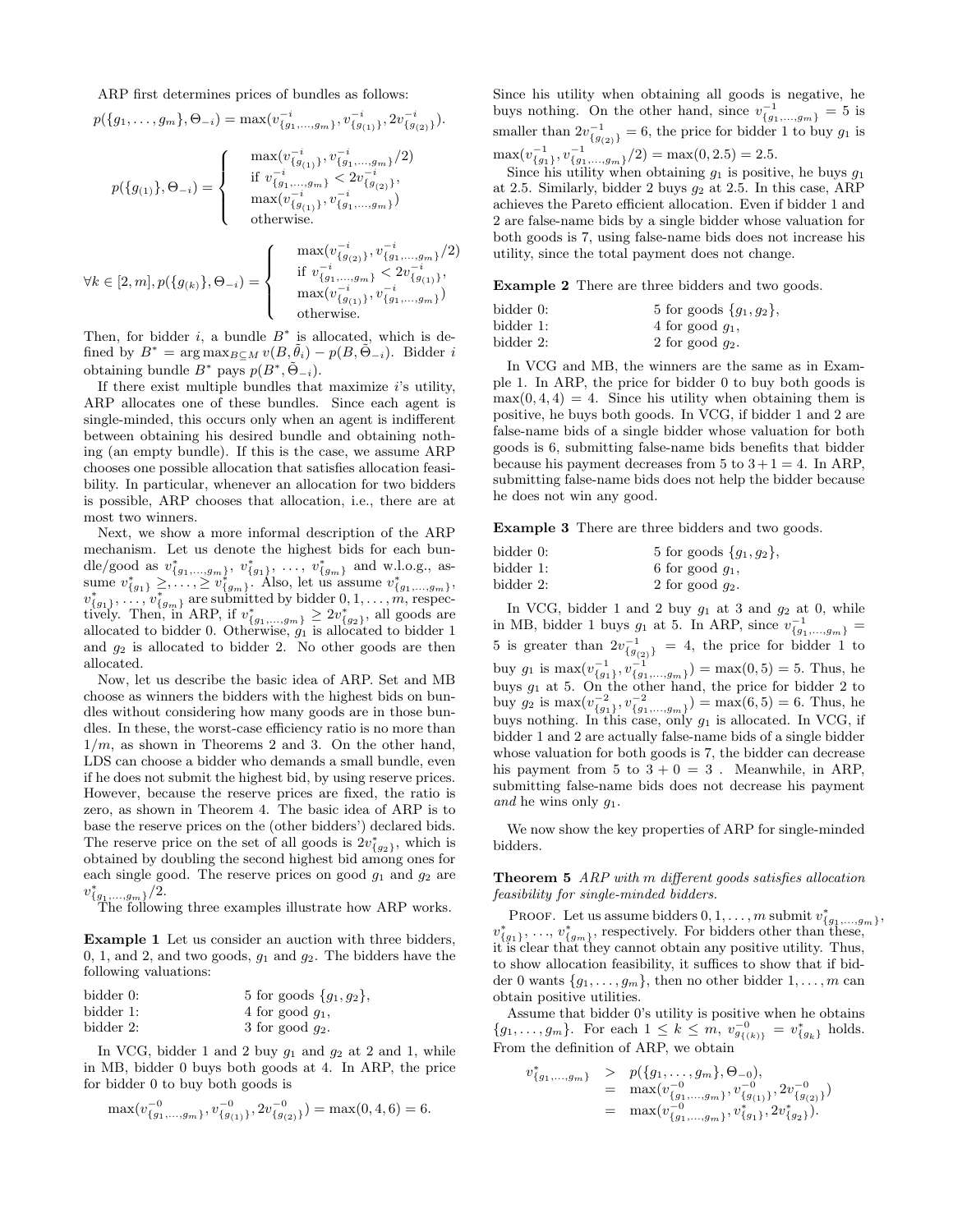Thus,  $v_{\{g_1,\dots,g_m\}}^* > v_{\{g_1\}}^*$  and  $v_{\{g_1,\dots,g_m\}}^* > 2v_{\{g_2\}}^*$  hold.<br>We first show that for bidder 1, who is bidding  $v_{\{g_1\}}^*$ , his

utility when obtaining  ${g_1}$  is negative. Thus,  $p({g_1}, \tilde{\Theta}_{-1})$  $v_{\lbrace g_1 \rbrace}^*$  holds. Since we assume bidders are single-mined,  $v_{\{g_1,\ldots,g_m\}}^{-1} = v_{\{g_1,\ldots,g_m\}}^*$  holds. When  $v_{\{g_1\}}^{-1} \geq v_{\{g_2\}}^*$  holds,  $v_{\{g_{(1)}\}}^{-1} = v_{\{g_1\}}^{-1}$  holds. Also, for each  $2 \leq k \leq m$ ,  $v_{\{g_{(k)}\}}^{-1} =$  $v_{\{g_k\}}^*$  holds. Since  $v_{\{g_1,\ldots,g_m\}}^* > 2v_{\{g_2\}}^*$  holds, we obtain

$$
p({g_1}, \Theta_{-1}) = \max(v_{\{g_{(1)}\}}^{-1}, v_{\{g_1,\ldots,g_m\}}^{-1})
$$
  
 
$$
\geq v_{\{g_1,\ldots,g_m\}}^* > v_{\{g_1\}}^*.
$$

On the other hand, when  $v_{\{g1\}}^{-1} < v_{\{g2\}}^*$  holds,  $v_{\{g_{(1)}\}}^{-1} = v_{\{g_2\}}^*$ also holds. Since  $v_{\{g_1,...,g_m\}}^* > 2v_{\{g_2\}}^*$  holds, we obtain

$$
p(\lbrace g_1 \rbrace, \Theta_{-1}) = \max(v_{\lbrace g_{(1)} \rbrace}^{-1}, v_{\lbrace g_1, \ldots, g_m \rbrace}^{-1})
$$
  
 
$$
\geq v_{\lbrace g_1, \ldots, g_m \rbrace}^* > v_{\lbrace g_1 \rbrace}^*.
$$

Accordingly, bidder 1 cannot obtain positive utility by obtaining  ${g_1}$ .

Next, for any bidder k who bids  $v_{\{g_k\}}^*$ , where  $2 \leq k \leq m$ , we show that his utility when obtaining  ${g_k}$  is non-positive. Thus,  $p({g_k}, \Theta_{-k}) \ge v_{g_k}^*$  holds. From our assumptions,  $v_{\{g_{(1)}\}}^{-k} = v_{\{g_1\}}^*$  holds. When  $v_{\{g_1,\dots,g_m\}}^*/2 < v_{\{g_1\}}^*$ ,

$$
p(\{g_k\}, \Theta_{-k}) \ge v_{\{g_1,\ldots,g_m\}}^*/2 > v_{\{g_2\}}^* \ge v_{\{g_k\}}^*
$$

holds. On the other hand, when  $v_{\{g_1,...,g_m\}}^*/2 \geq v_{\{g_1\}}^*$ ,

$$
p({g_k}, {\Theta_{-k}}) \ge v_{g_1, \ldots, g_m}^* > 2v_{g_2}^* > v_{g_k}^*
$$

hold. Accordingly, bidder  $k$  cannot obtain positive utility by obtaining  $\{g_k\}$ .  $\square$ 

As shown in [15], a PORF mechanism that satisfies allocation feasibility is automatically strategy-proof. Thus, ARP is strategy-proof for single-minded bidders.

Theorem 6 ARP with m different goods is false-name-proof for single-minded bidders.

PROOF. Let us assume bidders  $0, 1, \ldots, m$  submit  $v_{\{g_1,\ldots,g_m\}}^*$ ,  $v_{\{g_1\}}^*, \ldots, v_{\{g_m\}}^*,$  respectively. For bidders other than 0, 1, and 2, it is clear that they cannot achieve positive utilities even if they use false-name bids, since their prices never fall below  $v_{g_2}^*$ . Thus, it suffices to consider the possibilities of false-name bids by bidder 0, 1, and 2 only.

First, let us consider the possibility of a false-name bid by bidder 0 and assume bidder 0 is actually interested in bundle  $\{g_i, g_j\}$  for i and  $j(> i)$ . Assume he uses identifiers  $i'$  and  $j'$ , and bids  $v_{\{g_i\}}^*$  and  $v_{\{g_j\}}^*$ , respectively, so that they become winners. W.l.o.g., we assume  $v_{\{g_i\}}^* \geq v_{\{g_j\}}^{*'}$  holds. To be winners, in addition to  $v_{\{g_1,...,g_m\}}^{-0} < 2v_{\{g_j\}}^*$ ,  $v_{\{g_i\}}^{*'} \geq$  $v_{\{g_1\}}^*$  and  $v_{\{g_2\}}^* \geq v_{\{g_2\}}^*$  must hold. Thus, it is clear that  $p({g_i}, \Theta_{-0} \cup \{j'\}) \ge v_{g_1}^*$  and  $p({g_j}, \Theta_{-0} \cup \{i'\}) \ge v_{g_2}^*$ hold. The sum of the prices given to  $i'$  and  $j'$  is

$$
p({g_i}, \Theta_{-0} \cup \{j'\}) + p({g_j}, \Theta_{-0} \cup \{i'\})
$$
  
\n
$$
\geq \max(v_{\{g_1\}}^*, v_{\{g_1,\ldots,g_m\}}^{-0}/2) + \max(v_{\{g_2\}}^*, v_{\{g_1,\ldots,g_m\}}^{-0}/2)
$$
  
\n
$$
\geq \max(v_{\{g_1\}}^*, v_{\{g_1,\ldots,g_m\}}^{-0}) = p(\Theta_{-0}, \{g_1,\ldots,g_m\}).
$$

Thus, bidder 0 cannot decrease the payment using falsename bids.

Next, we consider the possibility of false-name bids by bidder 1. When bidder 1 is winning and  $v_{\{g_1,...,g_m\}}^* < 2v_{g_2}^*$ holds, his price for  ${g_1}$  is given by

$$
p(\lbrace g_1 \rbrace, \Theta_{-1}) = \max(v_{\lbrace g_1 \rbrace}^{-1}, v_{\lbrace g_2 \rbrace}^*, v_{\lbrace g_1, \ldots, g_m \rbrace}^*/2).
$$

This price cannot be decreased by adding false-name bids. On the other hand, when  $v_{\{g_1,...,g_m\}}^* \geq 2v_{g_2}^*$  holds,

$$
p(\lbrace g_1 \rbrace, \Theta_{-1}) = \max(v_{\lbrace g_1 \rbrace}^{-1}, v_{\lbrace g_2 \rbrace}^*, v_{\lbrace g_1, ..., g_m \rbrace}^*).
$$

This price can be manipulated if he submits a false-name bid  $v_{g_2}^{*'}$  on  $\{g_2\}$ , using another identifier 2', so that  $v_{g_2}^{*'}$  >  $v_{\{g_1,\ldots,g_m\}}^* / 2$  holds. Then he can decrease his price; we obtain

$$
p({g_1}, \Theta_{-1} \cup {2'} = \max(v_{g_{(1)}}^{-1}, v_{g_{(1)},...,g_m}^{-1})/2).
$$

Since bidder 1 already obtains  ${g_1}$  when not using a falsename bid,  $v_{\{g_1\}}^* > v_{\{g_1,...,g_m\}}^*$  must hold. Then, for 2',

$$
p(\{g_2\}, \Theta_{-2'}) = \max(v_{g_2}^*, v_{g_1,\ldots,g_m}^*/2).
$$

Clearly,  $v_{g_2}^{*'} > v_{g_2}^{*}$  holds. Since, from the assumptions,  $v_{g_2}^{*'} >$  $v_{\{g_1,...,g_m\}}^*$ /2 holds, we obtain  $p(\{g_2\}, \Theta_{-2'}) < v_{g_2}^{*'}$ . As a result, bidder 2' must be a winner, and the total payment is larger than, or at least equal to, the payment when not using a false-name bid. If bidder 1 uses one more identifier 3' and submits  $v_{\{g_3\}}^{*'}$ , which is equal to  $v_{\{g_2\}}^{*'}$  to  $\{g_3\}$ , then

$$
p(\lbrace g_2 \rbrace, \Theta_{-2'}) = p(\lbrace g_3 \rbrace, \Theta_{-3'}) = v_{\lbrace g_2 \rbrace}^{*'} = v_{\lbrace g_3 \rbrace}^{*'}.
$$

In this case, the utilities of bidder  $2'$  and  $3'$  are 0. However, since ARP chooses an allocation that has two winners whenever possible, either bidder  $2'$  or  $3'$  becomes a winner. Thus, for bidder 1, it is impossible to decrease his payment by submitting false-name bids.

Finally, we consider the possibility of false-name bids by bidder 2. If bidder 2 is winning, his payment is

$$
p(\lbrace g_2 \rbrace, \Theta_{-2}) = \max(v_{\lbrace g_2 \rbrace}^{-2}, v_{\lbrace g_3 \rbrace}^*, v_{\lbrace g_1, \ldots, g_m \rbrace}^*/2).
$$

This price cannot be decreased by adding false-name bids.  $\square$ 

Theorem 7 For ARP with m different goods, the worstcase efficiency ratio is  $\frac{2}{m+1}$  for single-minded bidders.

PROOF. ARP allocates  $m$  goods according to the declared bids in the three following ways: Case i:  ${g_1, \ldots, g_m}$  is allocated to the bidder who bids  $v_{\{g_1,...,g_m\}}^*$ , Case ii: Only good  $g_1$  is allocated to the bidder who bids  $v_{\{g_1\}}^*$ , Case iii: good  $g_1$  is allocated to the bidder who bids  $v_{g_1}^{*^{(3)}}$  and good  $g_2$  is allocated to the bidder who bids  $v_{g_2}^*$ . Let us examine the worst-case efficiency ratio in those cases.

In Case i,  $v_{\{g_1,\dots,g_m\}}^* \geq v_{\{g_1\}}^*$  and  $v_{\{g_1,\dots,g_m\}}^* \geq 2v_{\{g_2\}}^*$  hold, and the social surplus  $s^{ARP}$  that ARP achieves is  $v_{\{g_1,\ldots,g_m\}}^*$ . In this case, let us show an upper bound on the social surplus  $s^*$  that the Pareto efficient allocation achieves.

Let us examine each bid  $v_B$  in the Pareto efficient allocation. First, let us consider the case where  $|B| \geq 2$ . Then,  $v_B \leq v_{\{g_1,\ldots,g_m\}}^*$  holds (otherwise,  $v_B$  must be the largest bid for all goods). Thus,  $v_B/|B| \le v_{\{g_1,\dots,g_m\}}^*/2$  holds, i.e., the average value per good is at most  $\frac{1}{v_{\{g_1,\ldots,g_m\}}^*}/2$ . Next, let us consider the case where  $|B| = 1$ . If  $B = \{g_1\}$ ,  $v_B \le v_{\{g_1\},\{g_{\{g_1,\ldots,g_m\}}\}}^*$  holds. Otherwise,  $v_B \le v_{\{g_2\}}^* \le v_{\{g_1,\ldots,g_m\}}^* / 2$  holds. Since at most m goods belong to the Pareto efficient